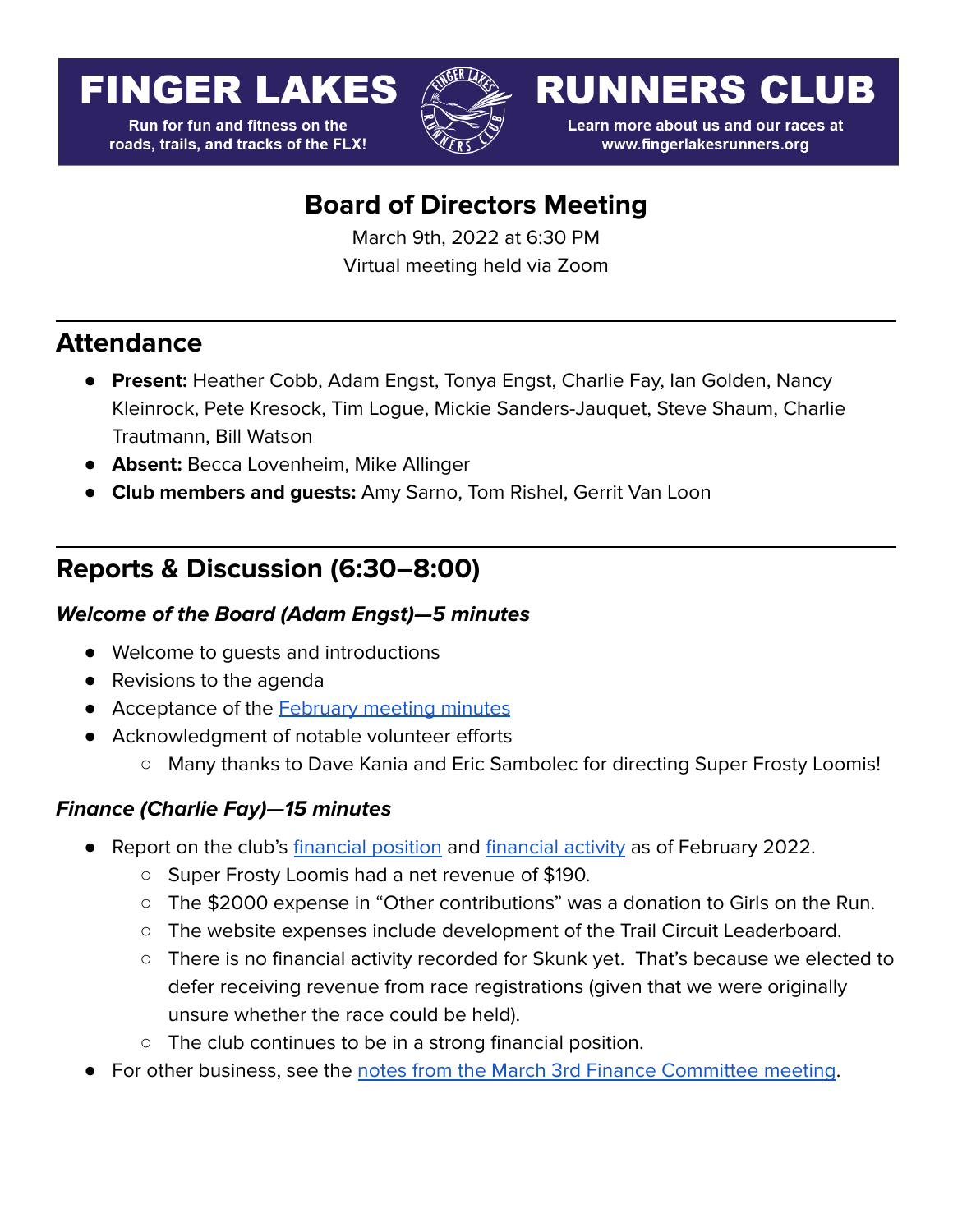#### **Governance (Charlie Trautmann)—30 minutes**

- Report on minor changes in our **bylaws [revision](https://docs.google.com/document/d/18Xcn8vH3aBMi84yyIYytDs-AN1uG1eT2fExzJOCWJYo/edit?usp=sharing)** and discussion of the [Governance](https://docs.google.com/document/d/1Rpk9jGlWgHBlT0YN9eylcjpUFxI55zXmcYQjZgHAlNU/edit?usp=sharing) [Committee's](https://docs.google.com/document/d/1Rpk9jGlWgHBlT0YN9eylcjpUFxI55zXmcYQjZgHAlNU/edit?usp=sharing) proposal for presenting the proposed bylaws to the membership (CharlieT)
	- The Governance Committee and the Board have been working on revised bylaws for roughly the last year and a half.
	- In December 2021, the Board voted to send the revised bylaws to our attorney for legal review.
	- In February 2022, the Board accepted the revised bylaws. The next step is to present the revised bylaws to the membership for approval.
	- The Governance Committee has drafted a timeline and messaging for presenting the revised bylaws to the membership.
	- The following edits to the Governance Committee's messaging were proposed:
		- Add a sentence clarifying which of the changes to the bylaws are intended to comply with New York State law.
		- Add a link to the 2016 Bylaws in the first message to the membership.
		- **Express the changes in**  $#6$  **and**  $#8$  **of the message without editorializing.**
	- There was discussion about how to interpret Article V, Section 1.b of the 2016 Bylaws: whether Article V, Section 1.b requires that amendments to the bylaws have approval of a majority of club members who cast a vote or rather a majority of all club members.
		- Several board members expressed that the former interpretation was the more natural and grammatical reading of the provision.
		- Nancy and Gerrit recalled that the latter interpretation was the intent of the committee that had drafted that provision.
	- **○ Motion:** Charlie T. moves that the Board shall interpret Article V, Section 1.b to require approval by a majority of club members who cast a vote.
		- Motion passes. 9 in favor, 2 against, 1 abstention.
	- **Motion:** The Governance Committee moves that the board accept the committee's schedule for presenting the proposed bylaws to the membership.
		- Motion passes. 10 in favor, 2 abstentions.
	- **Motion:** The Governance Committee moves that the board accept the committee's messaging regarding the proposed bylaws, with the edits proposed above.
		- Motion passes. 10 in favor, 2 abstentions.
	- **○ Action item:** The Governance Committee will revise the messaging accordingly and proceed with the proposed timeline.

#### **Race (Adam Engst, Mickie Sanders-Jauquet, Tonya Engst)—15 minutes**

● Super Frosty Loomis (Adam)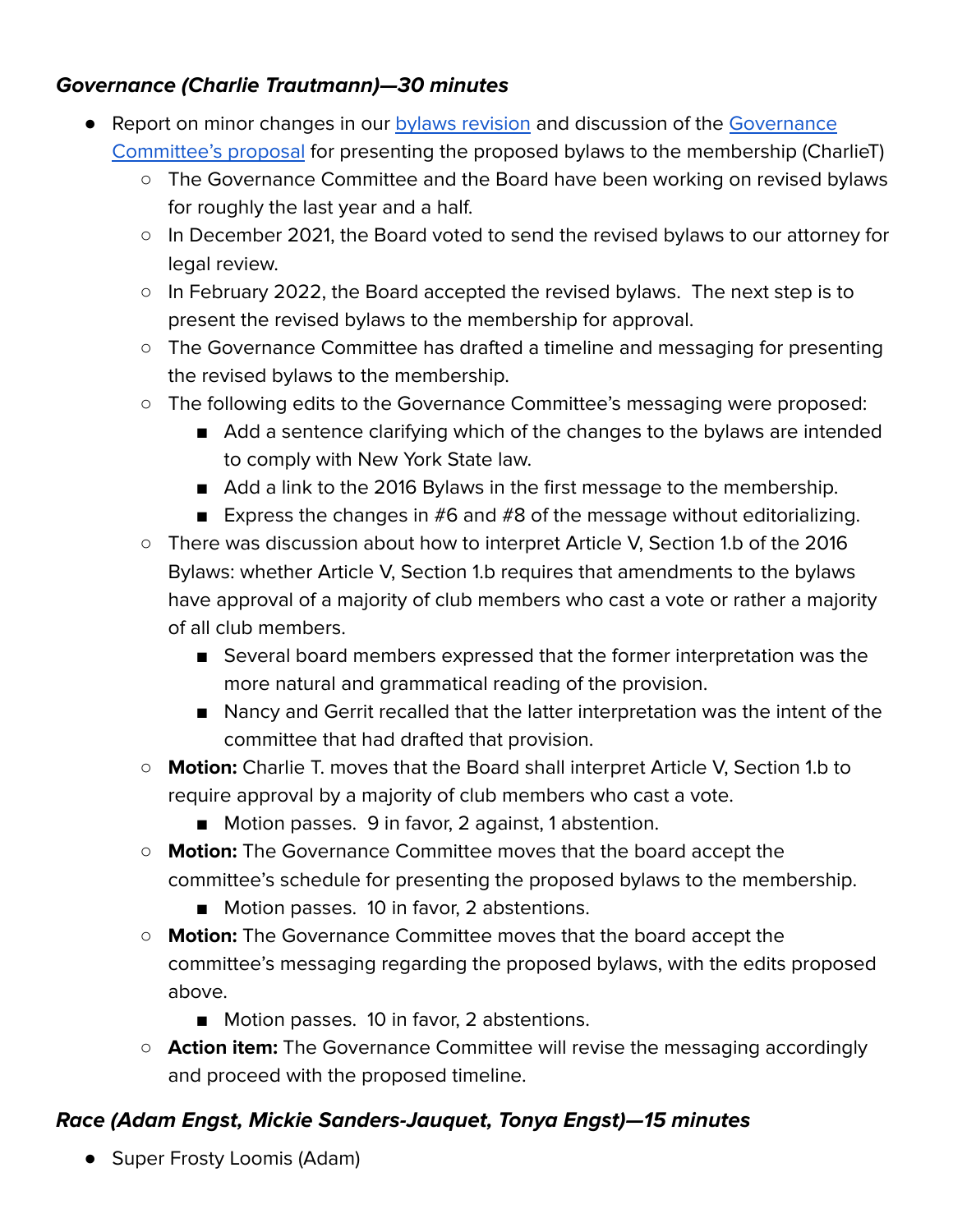- 47 finishers, 2 off the highest ever.
- Everything went smoothly, and the emphasis on carpooling (with the [GroupCarpool](https://www.groupcarpool.com/) site) showed that we can increase the cap in future years.
- o FLRC Trail Circuit [leaderboard](https://trailcircuit.fingerlakesrunners.org/) launched with Super Frosty Loomis data.
- The possibility of an alternative venue was raised but no one is aware of any options that have as good snow and trails but better parking.
- Winter Track (Adam)
	- March track meet had to be canceled.
- Skunk Cabbage (Mickie, Tonya)
	- Preparations are well underway thanks to Vinny, Joel, and Mickie.
	- Tonya has been spearheading PR via the forum, email, posters, calendar listings, direct contacts, and more.
	- Registration is low but around 300.
	- [Volunteer](https://docs.google.com/spreadsheets/d/1RTgKyJCGl_kKYcnO21xUZ4OKHSv5t0T6Ui8xQpQer9M/edit#gid=1095087487&range=A1) signups working well; more water stops needed.
	- Board members are encouraged to spread the word about Skunk to encourage people to sign up for the race or to volunteer.
- New events discussion continues to be tabled; Skunk is taking all attention (Adam)
	- **○ Action item:** Schedule new events discussion.
- Volunteer of the Year Award (ran out of time to discuss)
	- Discussion of the proposal to establish a [Volunteer](https://forum.fingerlakesrunners.org/t/thoughts-about-the-volunteer-of-the-year-award/3071?u=adamengst) of the Year task force and the questions raised in the proposal.
	- **Action item:** Schedule discussion of the Volunteer of the Year Award.

#### **Group Runs (Heather Cobb, Mickie Sanders-Jauquet, Adam Engst)—10 minutes**

- Report on Saturday group runs (Heather)
	- Saturday group runs have been going well.
- Report on Thursday evening runs (Mickie)
	- Louise hosted one run, and Mickie did the next. There is definitely interest in more Thursday evening runs.
- Report on Sunday Skunkday runs (Adam)
	- These have also been going well. It's a good way to generate interest in Skunk.

#### **Events (Adam Engst)—5 minutes**

- Annual Picnic set for Thursday, August 25th at 6 PM at Treman North Shelter
	- Fitnell Farms is set to cater again.
	- PR will commence in July.
	- Serve as the Annual Meeting and FLRC Challenge award ceremony as well.
- Backstretch Bingo completed
	- Liz Hartman and Kristina Harrison-Savage working on results and prizes.